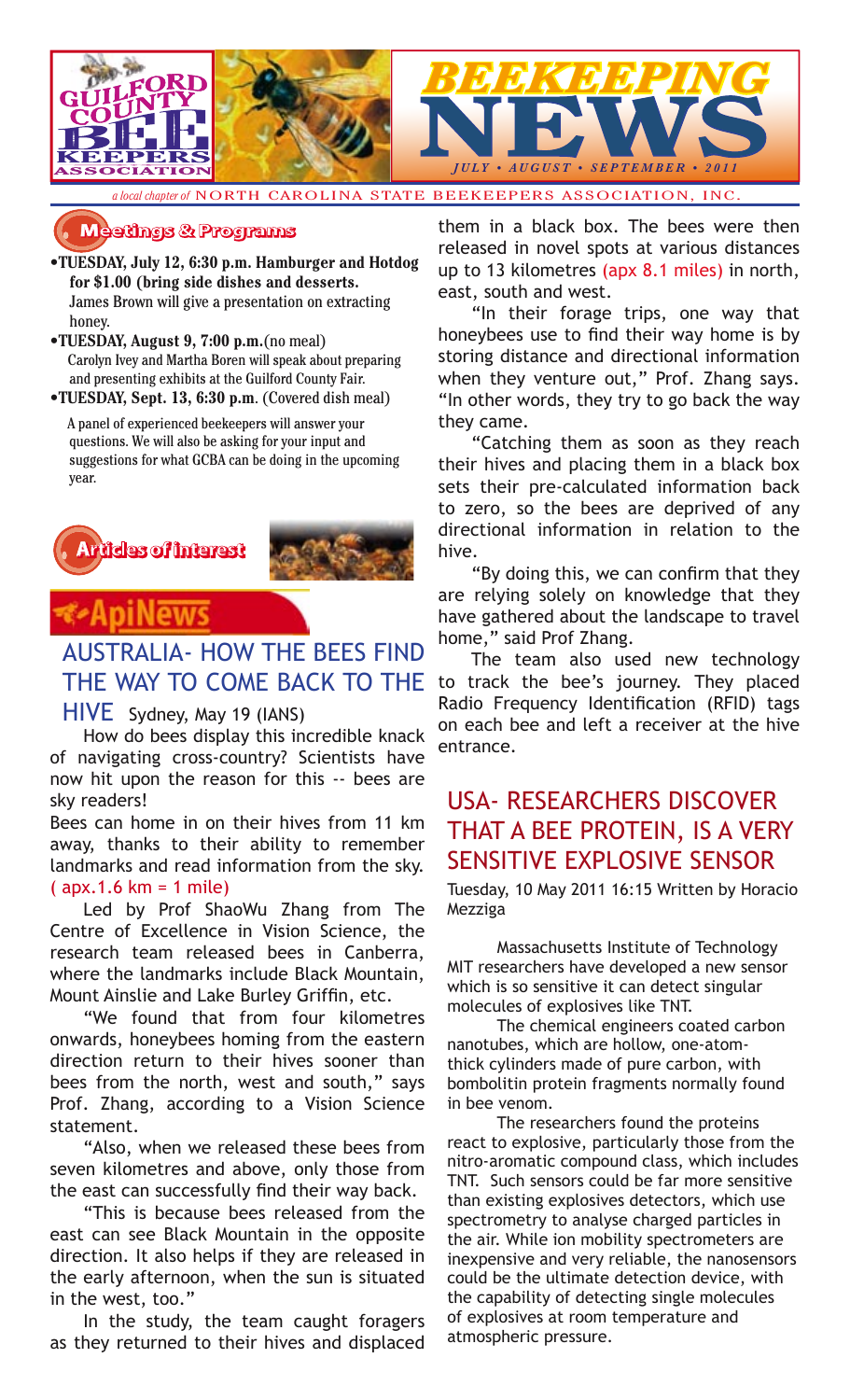### **Farm Manager of Grow It Green Morristown's Urban Farm at Lafayette, gives the Morristown High School AP Environmental Science a lesson on bee keeping at the Early Street Community Garden.**

Justina Wong/Staff Photographer MOR 0616 Honeybee Class / Staff Photo

MORRISTOWN — Some were calm and others apprehensive as a colony of Italian bees swarmed over the heads

of Morristown High School students Wednesday afternoon in the Early Street Community Garden.

The AP Environmental Science students were learning about beekeeping in a class led by Shaun Ananko, 28, the farm manager of Grow It Green Morristown's Urban Farm at Lafayette. Bees were first introduced to the garden last year.

Roughly 30,000 bees live in the eight-frame-deep box hive at Early Street.

Ananko added another box to the hive Wednesday to expand the bee population.

He will teach another class on beekeeping at 3 p.m. Saturday at the garden, across from Morristown High School.

The class is open to the public



### **Relief for S.C. beekeepers uncertain this year**

Posted: May 14, 2011 - 9:06pm By [Sarita Chourey](http://www.blufftontoday.com/authors/sarita-chourey) BLUFFTON TODAY COLUMBIA BUREAU COLUMBIA — South Carolina beekeepers who sell their honey as a hobby may eventually get a break from costly certification standards, but the path to relief is taking some turns.

On Wednesday a House panel approved H. 4005, legislation to exempt people who produce up to 400 gallons of the sweet, antimicrobial substance from meeting professional standards.

"What the bill is intended to do in the long haul is promote more beekeeping in the state," said sponsor Rep. Tom Corbin, R-Travelers Rest. "Beekeeping is down right now, and it's very important to agriculture and the pollination of crops."

The issue began this year when beekeepers worked with S.C. Department of Agriculture officials to craft a regulation aimed at exempting small-scale beekeepers from using a certified "honey house" facility to harvest the honey they peddle at farmers markets and other venues.

But Corbin and other lawmakers sent the regulation back to the agency to be revised, along with another regulation they opposed because it reinforced an existing requirement that private citizens who sell homemade foods have their kitchen certified by the state.

If lawmakers had not rejected the original proposal pertaining to honey, the looser restrictions would have become effective Wednesday.

Under the defeated regulation change, the amount of honey that someone would have been able to sell without getting a state inspection was 150 gallons - a lower threshold than the 400 gallons in Corbin's later bill.

But supporters had hoped the 150-gallon exemption in the regulation would be an efficient way to assist some beekeepers until more significant legislative changes could be made. Professional beekeepers use a certified "honey house," which can cost thousands of dollars.

After the House Agriculture Subcommittee voted to send Corbin's bill, H. 4005, to the full committee Wednesday, the lawmaker said he hoped to find a way to get it enacted into law this year. His bill missed the May 1 Crossover Day deadline to pass from one chamber to the other, which means it faces difficult odds.

Derek Underwood, food safety and compliance manager for the S.C. Department of Agriculture, said Corbin's bill addresses a need in South Carolina.

It's going to cause our number of bees to go up and our small farmers, our small hobbyist beekeepers to go up," said Underwood.

"I don't want to say the beekeepers are dying out, but they're dying out. It's a generation loss," Underwood said.

"You have people who are retired or in their senior years who are doing this because this is something they thought was going to be fun to do and they realize it cost a lot of money for gas traveling back and forth to place their bees," he added.

Reach Sarita Chourey at [sarita.chourey@morris.com](mailto:sarita.chourey@morris.com) or (803) 727-4257.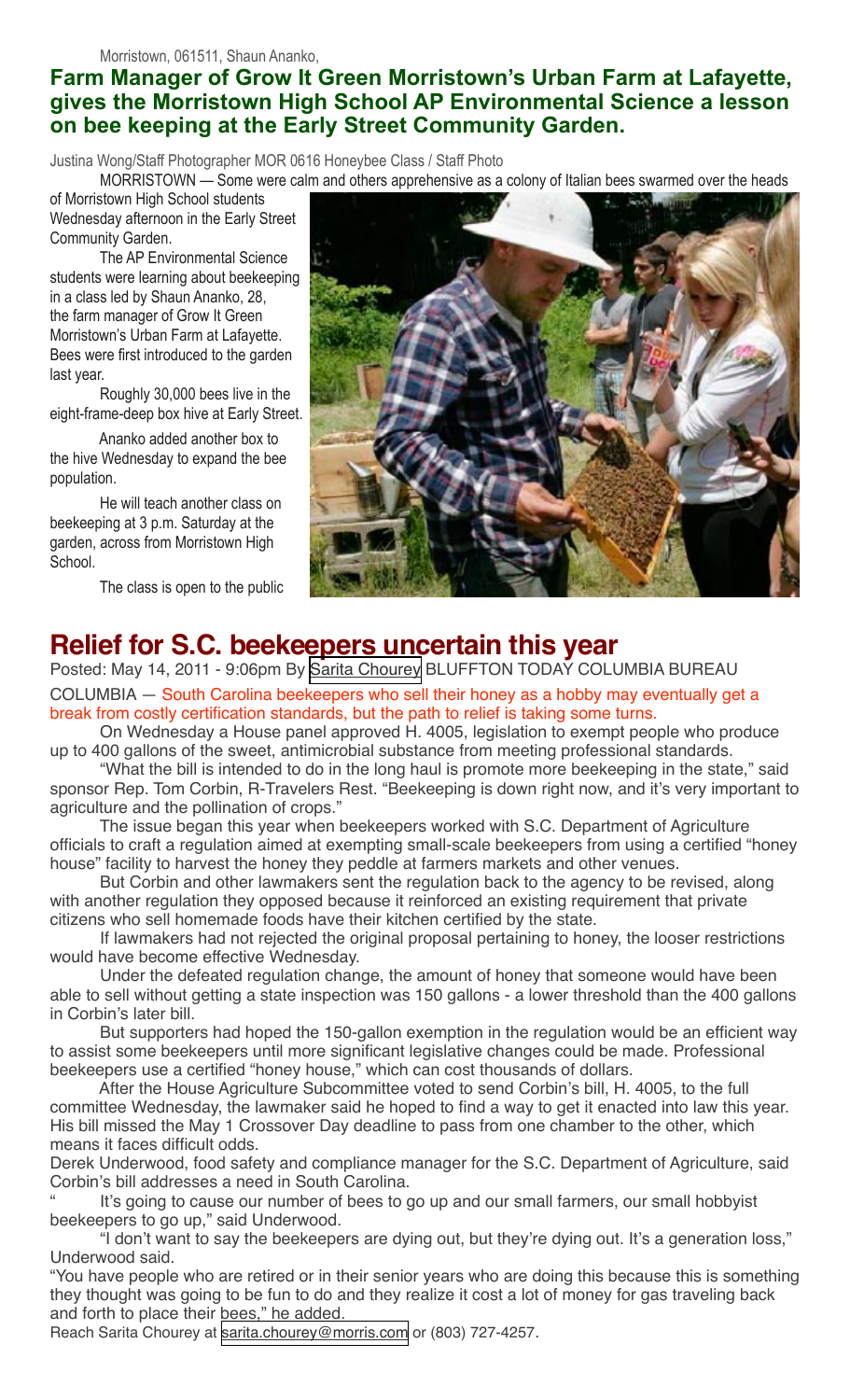### *'Bee Informed' to inform beekeepers*

North Carolina State University will play a central role in a 5-year, \$5 million U.S. Department of Agriculture effort to compile a nationwide honey bee database designed to make beekeepers more productive.



Dr. David Tarpy, associate professor of entomology and North Carolina Cooperative Extension apiculturist in N.C. State's College of Agriculture and Life Sciences, will direct the North Carolina part of an effort that has been dubbed the Bee Informed Partnership.

The partnership is an effort "to fill a void at the national level in our ability to collect data and information about the managed honey bee population," Tarpy said. The nationwide effort, which is being led by Penn State University, will involve entomologists around the country.

Tarpy explained that surprisingly little is known about the nation's honey bees, which play an indispensible role in pollinating many crops.

"Honey bees tend to fall between the cracks," Tarpy explained. "If you have a cow, you know it's there, and it's going to be there. With honey bees, you have a hive. All of a sudden next week, it can swarm, and then you have two hives, or you have half a hive. Or they (the bees) die out. And they get moved all across the country. It's much more of a fluid thing.

"That lack of information or the fuzziness of that information has hindered our ability to make strong, concrete recommendations."

The Bee Informed Partnership is designed to rectify this situation by creating a database that will contain information about all things related to honey bees. N.C. State's role in creating the database will be to try to get a handle on important pathogens and parasites that afflict honey bees.

"There's no systematic mechanism to track patterns of disease and disease outbreaks (in honey bees)," Tarpy said. "That's what our component is going to do."

Project field teams will collect honey bees around the country, then ship them to N.C. State, where the bees will be analyzed for the presence of disease or parasites. What is learned about bee health at N.C. State along with a range of other information collected as part of the project will be compiled in a database that will be available to beekeepers and others through a website.

"A very large component of this initiative is to develop an infrastructure to take those data and turn them into useful information, and through a web conduit broadcast that information so that beekeepers can see where disease outbreaks are in real time so that they can make informed decisions (about their bees)," Tarpy said.

Tarpy added that the interactive website that is developed as part of the project should allow beekeepers to enter information about their bees -- information, for example, about a parasite that is afflicting their bees -- then get back strategies for dealing with that parasite or other problem.

The website will provide beekeepers with the information they need to assess the risks and rewards of using various strategies to deal with a problem.

It is hoped that the project's educational efforts will introduce beekeepers to best management practices that will reduce national losses in honeybee populations by 50 percent over the next five years.

Project collaborators, in addition to N.C. State and Penn State, are the University of California -- California Cooperative Extension, University of Illinois, University of Georgia, University of Tennessee, University of Minnesota, Appalachian State University, Lincoln University, the U.S. Department of Agriculture Agricultural Research Service, U.S. Department of Agriculture Animal and Plant Health Inspection Service and the Florida Department of Agriculture Read more: [Garner News - Bee Informed to inform beekeepers](http://www.garnernews.net/view/full_story/13309498/article--Bee-Informed--to-inform-beekeepers?instance=secondary_news_left_column#ixzz1PrmQ0HD6)

### TEMPORAL ANALYSIS OF THE HONEY BEE MICROBIOME REVEALS FOUR NOVEL VIRUSES AND SEASONAL PREVALENCE OF KNOWN VIRUSES, NOSEMA AND CRITHIDIA

Wednesday, 08 June 2011 08:00 Written by Horace Mezziga Paper prepared by Charles Runckel, Michelle L. Flenniken, Juan C. Engel, J. Graham Ruby, Donald Ganem, Raul Andino and Joseph L. DeRisi

**ADStract:** Honey bees (Apis mellifera) play a critical role in global food production as pollinators of numerous crops. Recently, honey bee populations in the United States, Canada, and Europe have suffered an unexplained increase in annual losses due to a phenomenon known as Colony Collapse Disorder (CCD). Epidemiological analysis of CCD is confounded by a relative dearth of bee pathogen field studies. To identify what constitutes an abnormal pathophysiological condition in a honey bee colony, it is critical to have characterized the spectrum of exogenous infectious agents in healthy hives over time. *We conducted a prospective study of a large scale migratory bee keeping operation using high-frequency sampling paired with comprehensive molecular detection methods, including a custom microarray, qPCR, and ultra deep sequencing. We established seasonal incidence and abundance of known viruses, Nosema sp., Crithidia mellificae, and bacteria. Ultra deep sequence analysis further identified four novel RNA viruses, two of which were the most abundant observed components of the honey bee microbiome (~1011 viruses per honey bee). Our results demonstrate episodic viral incidence and distinct pathogen patterns between summer and winter time-points. Peak infection of common honey bee viruses and Nosema occurred in the summer, whereas levels of the trypanosomatid Crithidia mellificae and Lake Sinai virus 2, a novel virus, peaked in January.*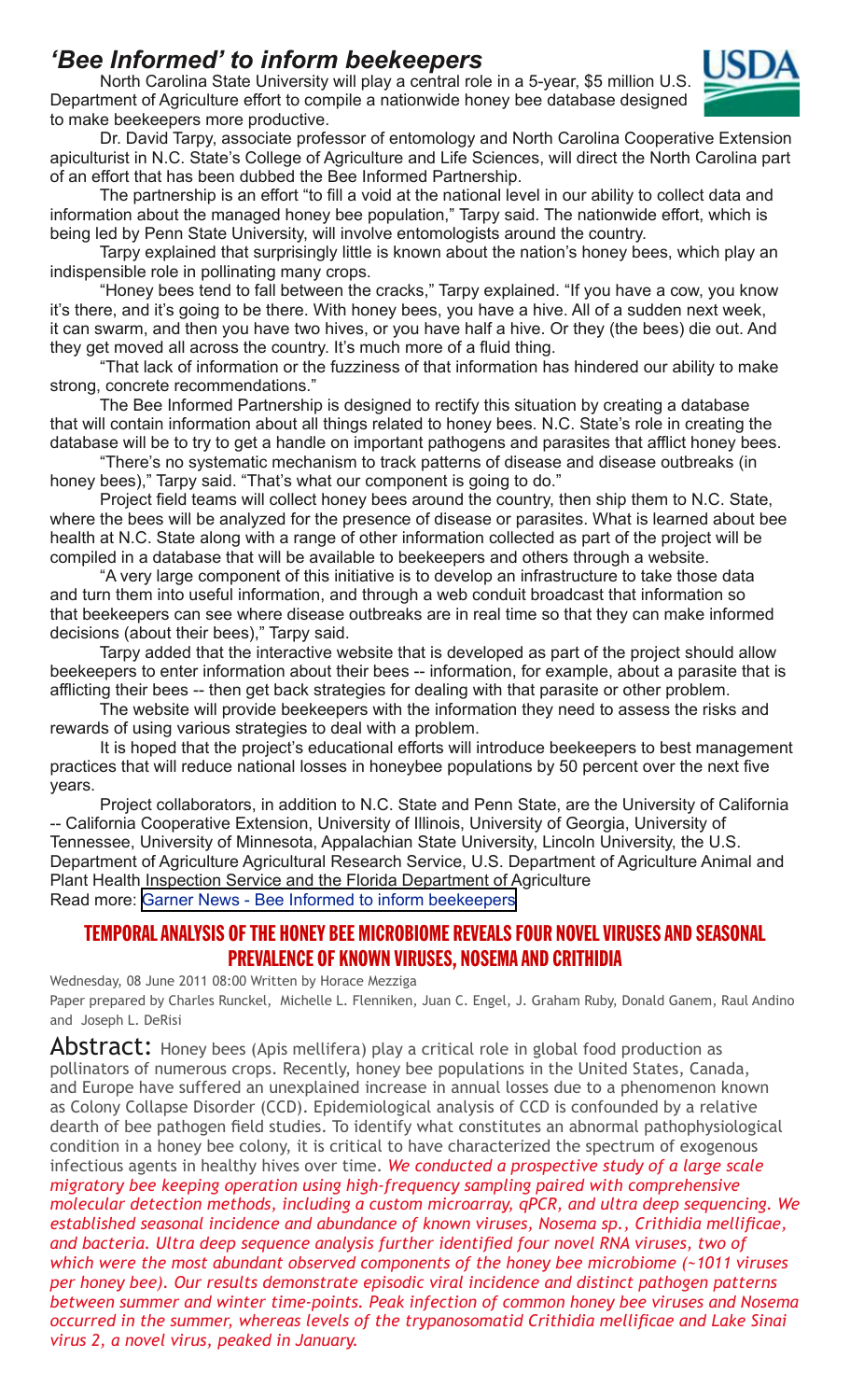# **Mite-Away Quick Strip Questions & Answers** (From David VanderDussen NOD Apiary Products)

MAQS has been in the marketplace in Hawaii for 18 month, and now parts of the US for 2 months. There has been a lot of interest and many phone calls. Here is a Top-10 Frequently Asked Questions (FAQ) list for MAQS:

1) Subject: The paper wrap on the gel strip. Q) I remove the outer plastic wrap, should I peel the inner paper wrap off of the of the gel? A) The paper wrap stays on. It works as a wick to help control the vapour release.

2) Subject: Examining the colony and then treating. Q) The label says to disturb the colony as little as possible at time of application. Can I do a full colony exam and then treat immediately, or should I wait and come back and treat? A) The bees need to have their affairs in order when treated. When running trials it was found out that the colony assessments were best done 3 days in advance of the application. If the colonies were taken apart, assessed, reassembled and then treated shortly after we saw some absconding. It also increased the risk of queen loss. After an exam it would be best to wait at least until the next day to apply MAQS.

3) Subject: Treating with honey supers on.Q) Can I really treat with honey super on? Why does it not flavour the honey? A) Formic acid naturally occurs in honey at levels ranging up to over 2,000 parts per million (ppm). The formic acid concentration in hive air during MAQS treatment remains well elow 100 ppm, so the levels in the honey do not go outside of naturally occurring levels.

4) Subject: Screen Bottom Boards Q) Should I leave the Screen Bottom open or close it off? A) There was only one trial run so far with screen bottom boards open, by Randy Oliver [\(www.s](http://americanbeejournal.us1.list-manage.com/track/click?u=5fd2b1aa990e63193af2a573d&id=4bc4b13ffc&e=15fb405077) [cientificbeekeeping.com](http://americanbeejournal.us1.list-manage.com/track/click?u=5fd2b1aa990e63193af2a573d&id=4bc4b13ffc&e=15fb405077)). He published the results in the February 2011 issue of American Bee Journal. There was a 4 to 5 % reduction in efficacy over a solid bottom board, however, both open screen and solid bottom boards saw over 90% drop in mite loads, so it is basically up to the beekeeper.

5) Subject: Additional entrances, cracks in the equipment. Q) Should I close off all entrances except the fully open bottom board entrance? A) The fully open bottom entrance should be seen as meeting the minimum ventilation need. Having additional entrances does not seem to affect the efficacy of the treatment. Adequate ventilation is critical with this product. For 2 brood chamber colonies some beekeepers slide back the second story to create a temporary full width entrance, and then slide the boxes back square sometime after the first 3 days.

6) Subject: Colony response - bees bearding on the hive. Q) It looks like most of the bees in the hive are bearding out on hive. Is this normal? A) It is normal for the bees to beard out for the first day, especially under warmer conditions. See the University of Hawaii photos in their report from 2009, found at: http://www.miteaway.com/V1-wright-varroa.pdf. There may be an increase in adult bee mortality in the first three days after application. Remember natural loss of bees occurs at about the same rate as egg-laying; with the formic treatment the bees may not be able to clean away the bees as quickly as usual.

7) Subject: Field bee activity. Q) Will the bees continue to forage during the treatment? A) Yes, the bees continue to forage.

8) Subject: Impact on brood - reducing dose? Q) What is impact on the brood? Can I reduce the dose? A) Studies have shown that reducing the dose reduces the effectiveness, and may still cause some brood damage. What we know from trials conducted so far is that MAQS works best by the 2-strip dose. Any brood damage that occurs is quickly made up, the queen is laying throughout the cluster area by Day +7. There are often lots of eggs by Day+4 although they may be as far away from the strips as possible. Any damage is cleaned up by Day +7. The field bees can continue to get pollen through the whole treatment, so there are good protein reserves when all the larva need feeding. The next time that MAQS is used, even if it is months later, the bees somehow know how to cope better.

9) Subject: Moving bee hives during treatment. Q) Can I move the bees during the 7-day treatment period? A) The bees should not be disturbed during the treatment period.

10) Subject: Removing the strip residue after treatment. Q) The bees chewed up some of the strip but did not remove it all. How do I dispose of the residue? A) The residue from MAQS will simply compost over time. It can be handled the same way as any other organic yard-waste material.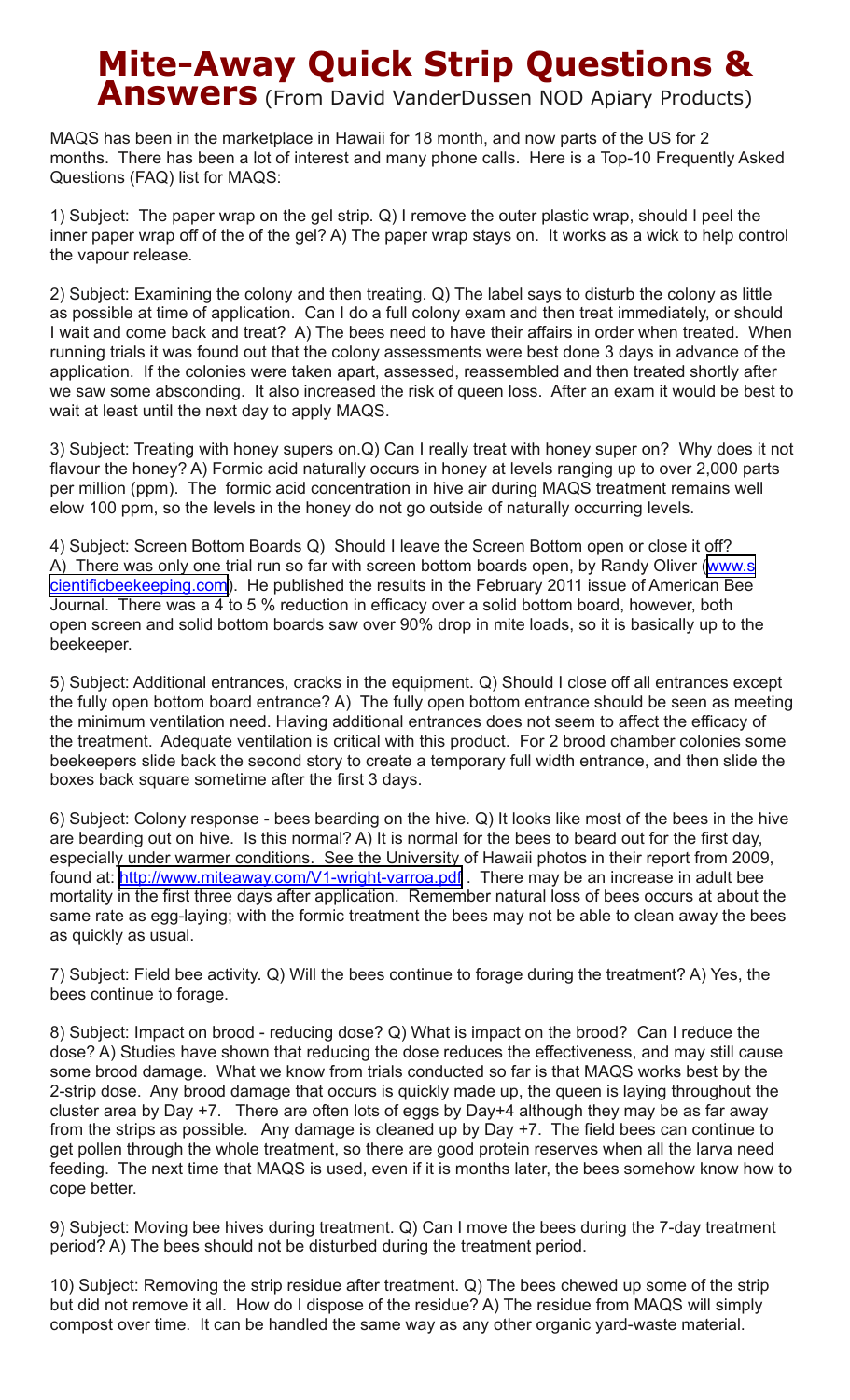

## World's oldest beehive discovered in ancient church

Scottish chapel made famous by 'The Da Vinci Code' reveals secret, man-made hives.

### **By [Michael d'Estries](http://www.mnn.com/users/mdestries)**

Thu, May 13 2010 at 5:06 PM EST

Photo: Ruaridh Stewart/ZUMA Press

[Rosslyn Chapel](http://www.rosslynchapel.org.uk/), the same church featured in the best-selling novel and movie "The Da Vinci Code," has revealed a sweet secret completely hidden for the last 650 years.

While undergoing restoration – thanks in large part to a massive increase in tourism to the site — workers discovered two man-made stone beehives inside a pair of pinnacles atop the roof. Considering the age of the church, this would make them the oldest carved, functioning hives in the world.

"We had no idea they were there," [project architect Malcolm Mitchell told Building Design](http://www.bdonline.co.uk/news/page-and-park-discovers-15th-century-beehives/3161452.article)  [online](http://www.bdonline.co.uk/news/page-and-park-discovers-15th-century-beehives/3161452.article). "The chapel has so many elaborate pinnacles, but we could not know what was going on behind. The two pinnacles are on the east gable side, and there was no outward sign that the hives were there other than the flower."

Ah yes, the flower. Apparently, stone masons constructing the hives left small openings in the center of each flower for the bees to enter and exit through. Nice, right? Once opened up, each of the hives measured 650 millimeters high and 40 millimeters in diameter, with a bit of comb left inside. Researchers, however, suspect that they haven't been used in about a decade.

Now that restoration work on the pinnacles has finished, officials are hopeful that the bees may return. Either way, it's yet another little secret to add to the tourism booklet for next year's fans.